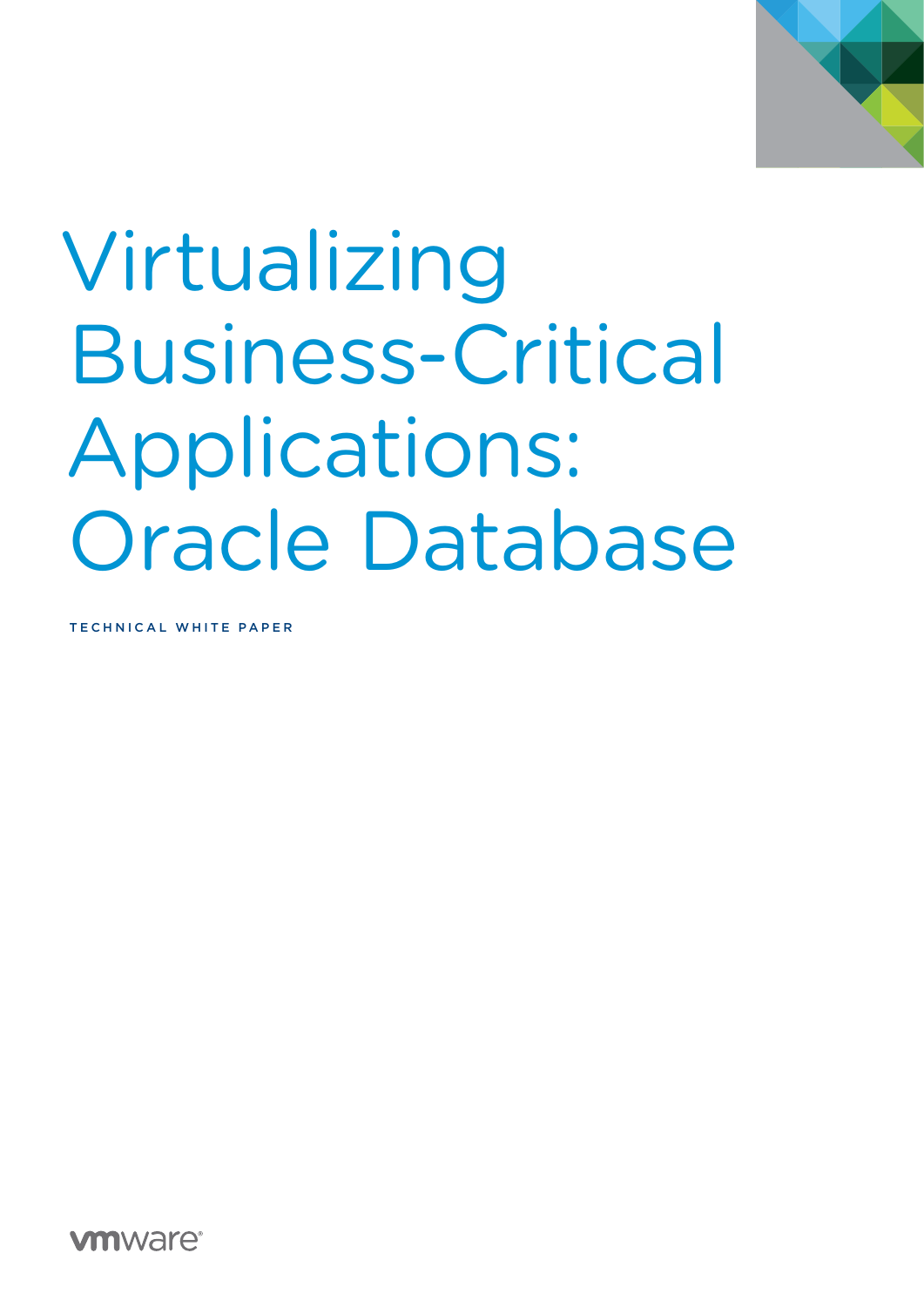# Table of Contents

| Why Virtualize Business-Critical Applications? 3   |
|----------------------------------------------------|
|                                                    |
|                                                    |
| Getting Started with VMware Professional Services9 |
|                                                    |
| Maximizing Your Virtualized Oracle Databases  12   |
|                                                    |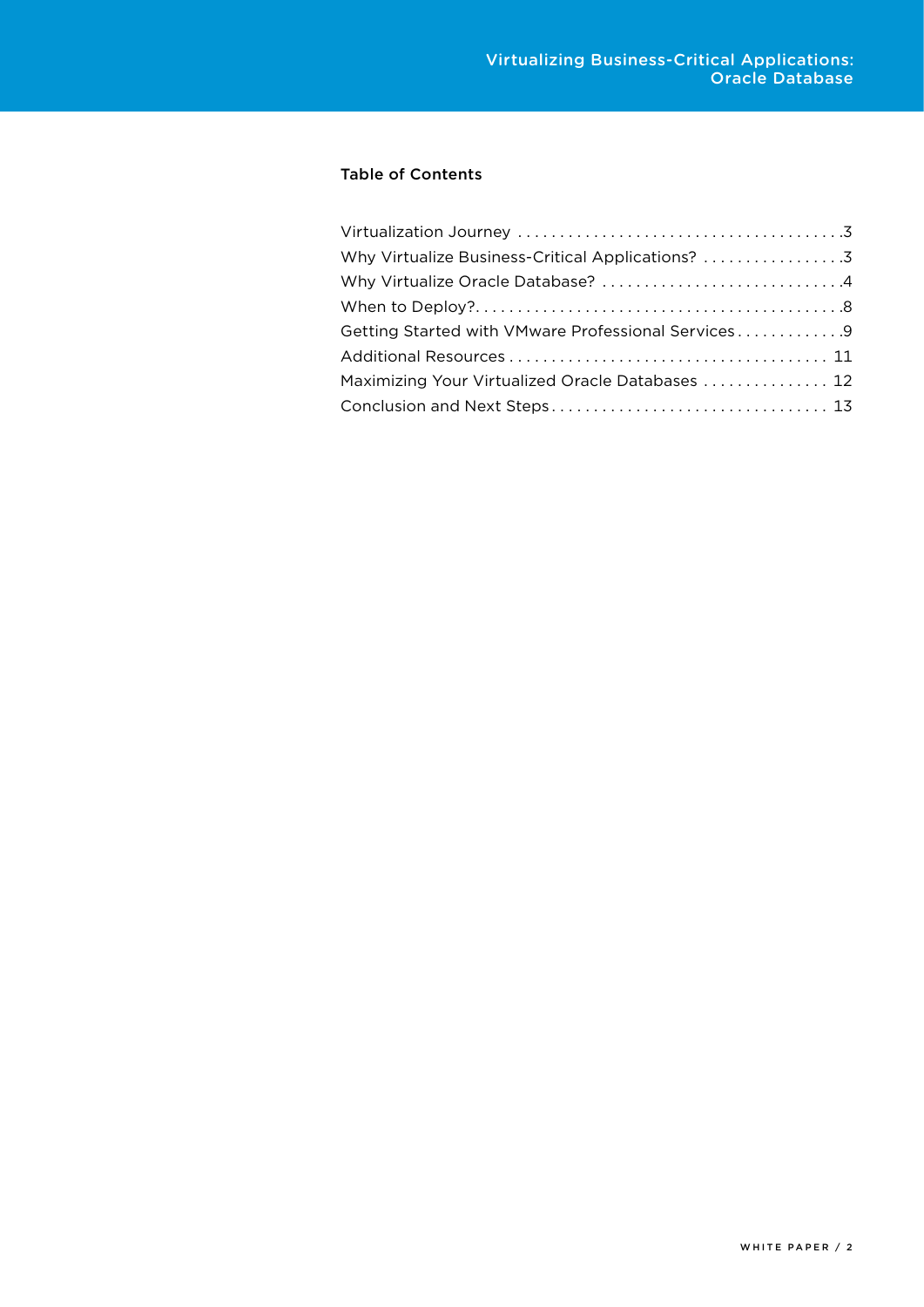*"Business-critical applications provide competitive advantage. The real risk for companies is missing the opportunity to innovate with IT and drive toward business agility."*

— CIO Magazine/IDG report, December 2011

Virtualization continues to define the modern architecture of enterprise IT, establishing both a new model for how applications are run and a path to cloud computing. Still, some organizations are hesitant about migrating business-critical applications such as Oracle Database to a virtual environment.

In this white paper we examine the current state of business-critical application virtualization, particularly of Oracle Database: How pervasive is it? What is the market saying about the pace—and the wisdom—of this evolution? We discuss how the latest software and hardware advances have shifted the thinking about virtualization, and offer examples of organizations that have successfully taken this important step. Last, we present partners that can ensure a successful Oracle Database migration, and discuss ways to optimize your newly virtualized environment.

# Virtualization Journey

You know it better than anyone: software is increasingly being operated in a virtual world. Consider these findings:

• At the close of 2011, estimates from VMware and independent market analysis indicated that customers had virtualized, on average, more than 40 percent of their workloads.

- These same studies estimated that customers would increase the share of workloads by approximately 10 percentage points annually.
- • More than two-thirds of all server workloads will be running on virtual machines by 2014.
- Separate studies show that, beginning in 2010, there were more virtual servers deployed by enterprises globally than physical servers—indicating that customers had shifted to a "virtualization first" philosophy.
- The number of virtual machines used in the market for server workloads will grow by a factor of five between 2010 and 2015.

Clearly, virtualization is enabling many organizations around the globe to improve manageability, increase speed and agility, and shed costs—and all while serving as the clear foundation for cloud computing. Yet, despite this seismic shift, some have yet to migrate their most critical applications to a virtual environment. The reasons vary. Business-critical applications are frequently governed by a complex set of internal teams with different goals, and these teams are sometimes hesitant to risk the availability of core applications.

# Why Virtualize Business-Critical Applications?

Business-critical applications are at the heart of an organization; their performance, availability and reliability are vital to the success of the business. As a result, organizations are often especially cautious about changing the platform for applications that are core to the business's revenue generation or operational performance.

Yet, the IT status quo, with its silos of application environments and spiraling operations costs, is becoming unsustainable. According to research firm Forrester, companies are now spending 70 percent of IT budgets on application maintenance and updates — a situation that is certain to change soon, given the premium placed today on reducing IT expenditures.

Other research reflects this dynamic. In January 2012, IDC predicted a new phase of virtualization adoption, beginning this year, along with new and significantly different drivers—server consolidation chief among them. This trend represents the market as a whole; the most forward-thinking of organizations are well ahead of this curve.

Moreover, an IDG Research study published by the CIO Custom Solutions Group in late 2011 demonstrated that virtualization of business-critical applications has become a mainstream trend across the market. IDG surveyed 300 corporate decision makers at enterprises around the world, exploring the experiences of enterprises that have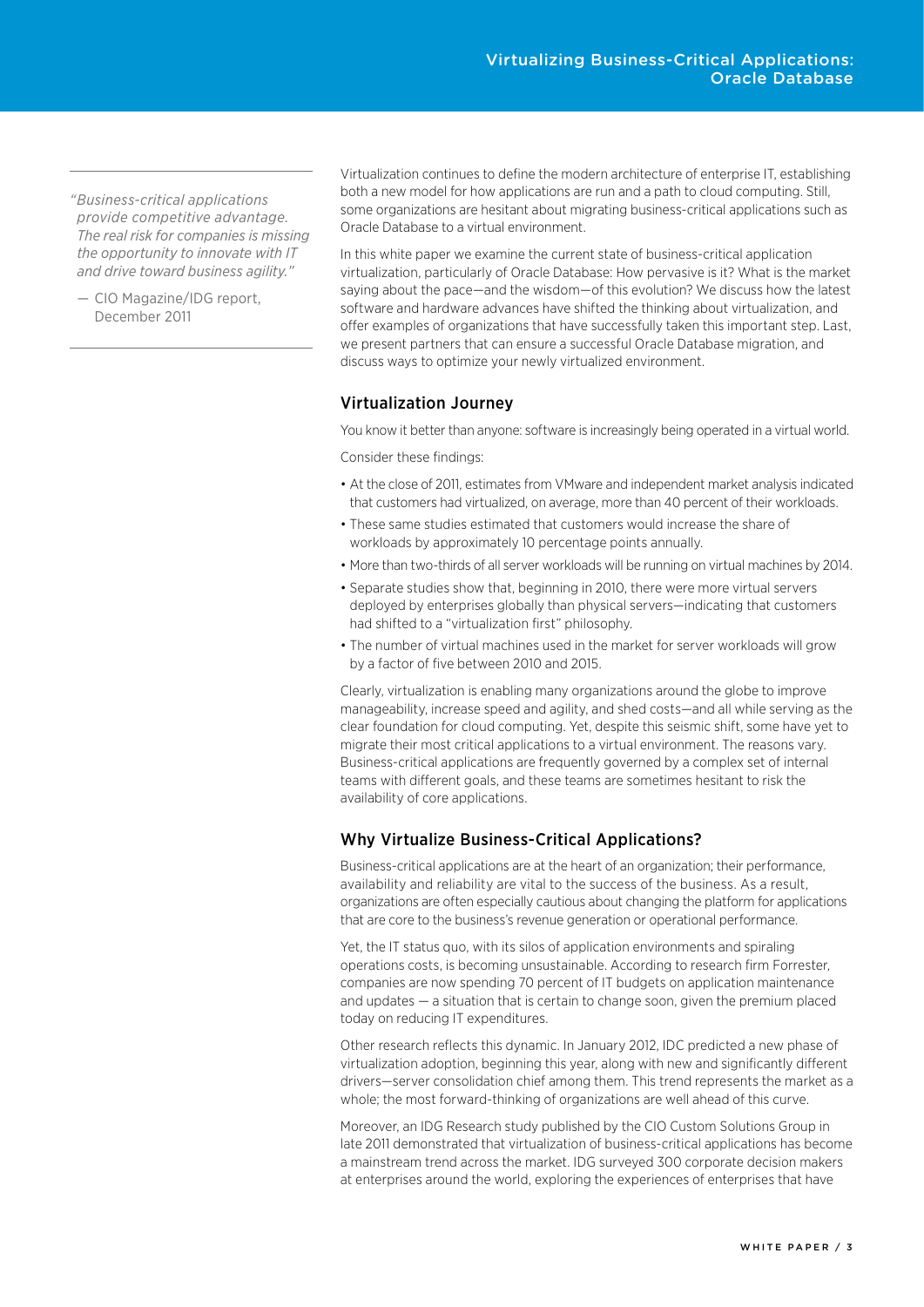#### Full Support from Oracle

Oracle fully supports the virtualization of Oracle databases on VMware, including support for Oracle Real Application Clusters (RAC). To augment this support, VMware has a total ownership policy for customers with Oracle issues and will be accountable or any Oracle-related issue reported by our customers.

virtualized business-critical applications—packaged and custom—and determining which benefits these companies have realized as a result. IDG's findings included these points:

- There is overwhelming support among business and IT leaders for taking businesscritical applications to the next level, in preparation for the cloud era.
- Enterprises that have virtualized their critical applications are getting excellent results:
	- 60 percent reported improved quality of service—including increased efficiency, improved business continuity and less downtime.
	- 60 percent reported reduced total cost of ownership.
- 78 percent agreed that when critical applications were virtualized, their IT teams became more agile; 75 percent agreed that their overall business has become more agile.

### Why Virtualize Oracle Database?

We've discussed the current thinking about virtualizing business-critical applications in general. Let's turn now to the central question: Why virtualize Oracle Database? And perhaps just as important: Why now? Have the facts changed?

In a word: yes. First, we'll examine how the evolution of hardware and VMware vSphere® 5.0 has rewritten the virtualization equation. Then we'll present the key reasons to virtualize Oracle Database, accompanied by real-world success stories about how and why other organizations have done so.

#### Latest Hardware Exceeds Requirements

Significant advances in hardware—such as dual- and quad-core processors, higher memory density, and advances in storage technology—are far outpacing the performance requirements of even the most intensive business-critical applications, including Oracle Database. This is especially true when those applications are virtualized and hardware resources are being utilized at an optimal level.

#### Performance Increase with vSphere 5.0

VMware has kept pace with these hardware improvements by engineering significant performance advances in vSphere. vSphere 5.0 provides two to four times the performance of the previous-generation platform, with 32 vCPUs and 1TB of memory per virtual machine and more than 1,000,000 disk IOPS, while keeping virtualization overhead to a minimum. With these performance improvements, vSphere is able to run very large, resource-intensive databases and, in many cases, enable applications to scale better on newer multicore servers.

Specifically, deploying Oracle databases on vSphere 5.0 provides the following performance benefits:

- Near-native performance With minimal virtualization overhead, Oracle databases run at performance and service levels similar to those of a physical system.
- **Extreme database I/O scalability** The VMware ESX® thin hypervisor layer can drive more than 60,000 database I/Os per second—50 times the requirement of a typical database.
- Multicore scaling Organizations can scale up using virtual machines and multiple database instances.
- Large memory Memory can be scaled up to 64GB per database, 255GB per host.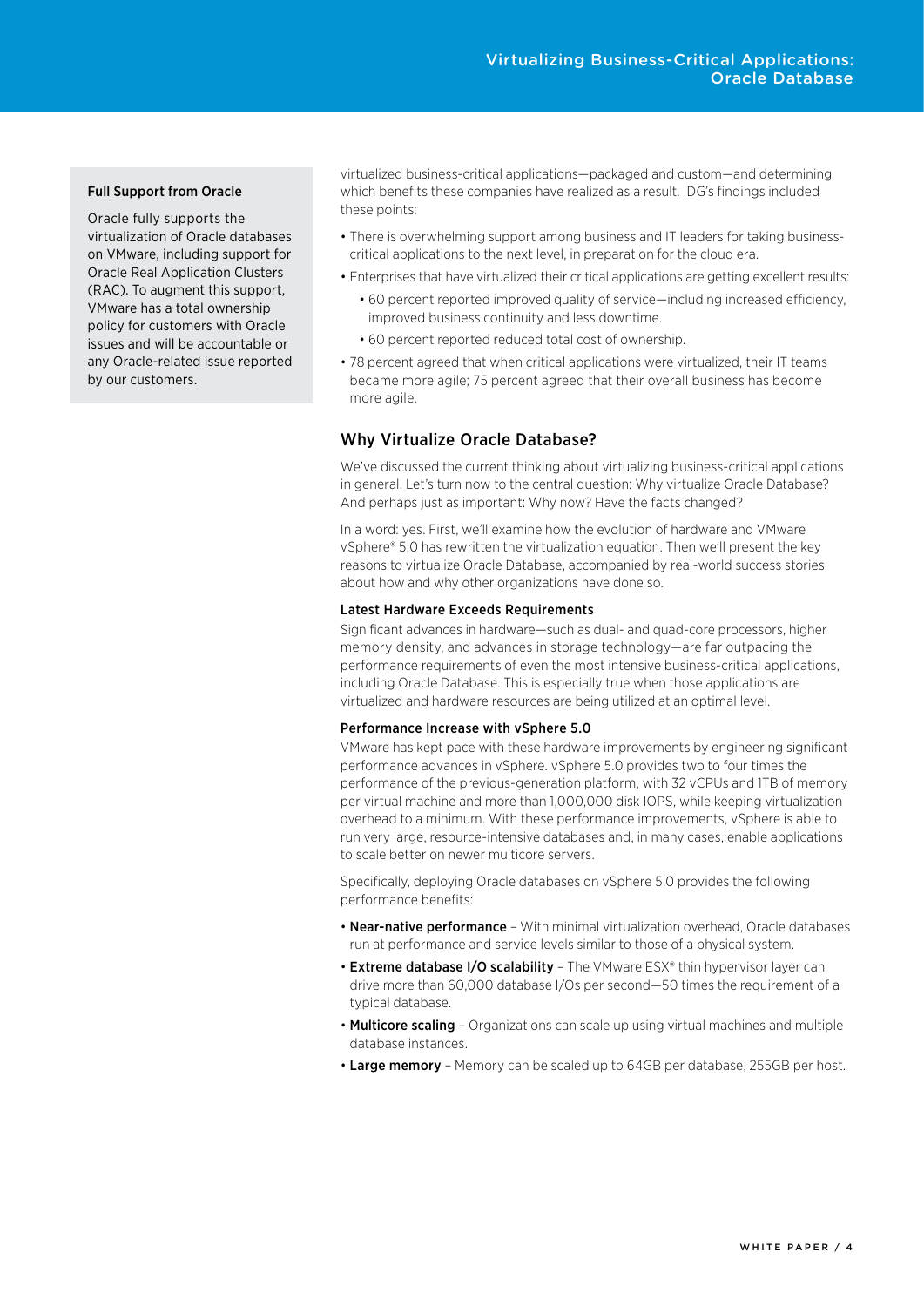#### Compelling Reasons to Virtualize Oracle Database

Taken together, these factors mean that a virtualized Oracle Database environment results in powerful benefits.

**Better availability** - In an increasingly demanding business world, virtualization holds enormous advantages over physical infrastructures with regard to availability. Virtual machines that reside on the same physical server share underlying hardware resources but are completely isolated from each other—as if they were physically separated. This means that if one virtual machine experiences availability problems, it does not affect the availability of applications running on other virtual machines on the server. And if the underlying hardware itself experiences performance or availability problems, live applications can migrate automatically from one physical server to another—with no interruption in service.

Although application - level clustering has been the prevalent solution for most Oracle Database implementations, virtualization with the vSphere platform can enhance the overall availability of Oracle Database by providing options that help limit both planned and unplanned downtime. In fact, the features provided by vSphere 5.0 will satisfy the availability requirements of most organizations, eliminating the need to follow traditional clustering approaches. For other organizations that require a greater degree of availability, application-level clustering can be combined with VMware vSphere High Availability features to create an extremely flexible environment, with options for failover and recovery at both the hardware and application levels.

Higher quality of service - A major challenge facing Oracle Database owners today is the ability to maintain service levels. Service-level agreement (SLA) issues include drops in performance due to unplanned growth, and applications that do not scale in any direction quickly, much less dynamically. Virtualization addresses these challenges: performance and capacity can be managed in a far more proactive and predictive manner, and applications can easily be scaled on demand to meet changing throughput requirements.

Faster time to market - Delays in bringing new applications to market can result in significantly higher deployment costs, as well as lost revenue. Virtualization increases the speed and agility with which you can test and deploy, and with automated provisioning, reduces time to market from the usual period of months to a matter of hours.

Server consolidation and lower costs - Databases are among the most overprovisioned applications in the datacenter, creating a tremendous opportunity for consolidation. With virtualization, the Oracle Database infrastructure can typically be consolidated by a factor of 5 to 10 compared with a physical environment. And by reducing the amount of hardware required to run your Oracle Database environment, you can save money not only on the hardware itself and on the related power, cooling and management costs, but also on corresponding database licenses.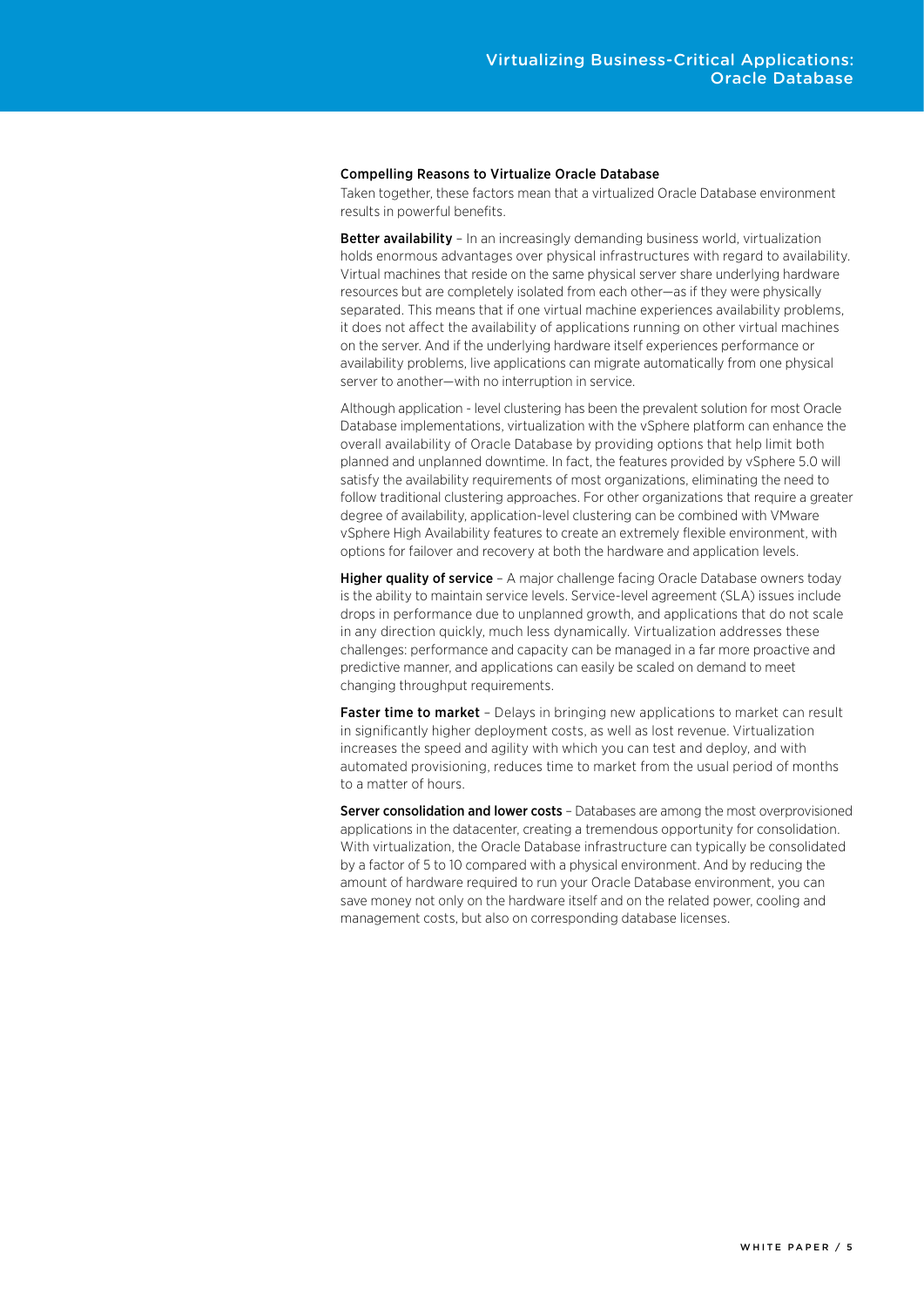#### Forrester Study Highlights the Benefits of Virtualizing

In 2011, VMware commissioned Forrester Consulting<sup>1</sup> to examine the total economic impact and potential return on investment (ROI) that enterprises can realize by virtualizing mission-critical Oracle databases on the vSphere platform. Forrester interviewed four VMware customers, including

- • A global Fortune 500 manufacturing firm with more than 8,000 end users and two datacenters
- A large medical and scientific testing facility with 28,000 employees, serving 220,000 clients and a range of operating units
- An educational institution with more than 100,000 students, faculty and administrative employees, along with 200 research centers and institutions
- A large educational institution outside the United States with 54,000 students

#### The interviews uncovered the following relevant points:

- • Most customers interviewed stated that they virtualized their Oracle databases to reduce hardware failure.
- Customers virtualized their Oracle databases only after gaining significant experience with and achieving benefits from the virtualization of other applications on vSphere—primarily back-office applications.
- A director of IT at one of the interviewed companies said his organization had begun virtualizing its mission-critical Oracle databases on vSphere a few years ago. While the organization has increased the total number of Oracle databases by virtualizing hardware, it has seen a reduction in the time that database administrators (DBAs) spend on support by 50 percent. Other benefits included
	- Freeing up DBAs to work on higher-value-add activities
	- • Speeding time to market with new services and features
	- • Improving end-user productivity through less-frequent planned and unplanned downtime
- • Customers interviewed said they achieved virtualization ratios of 7:1 to 15:1 virtual machines per physical host with their Oracle databases.

#### Critical Advantages for DBAs

Clearly, virtualization of Oracle databases offers the powerful benefits of increased organizational agility, productivity and cost control for top executives such as CIOs, CFOs and CEOs. But what about database administrators (DBAs)—the people who actually work with these business-critical databases every day, and who shoulder the direct responsibility for their peak performance?

DBAs are constantly challenged to provide 24/7 database services to application owners with the flexibility and autonomy they expect, while keeping the infrastructure as simple and economical as possible. A common issue is that traditional databases running on fixed physical hardware are often oversized, underutilized and protected by complex, expensive clustering solutions, and they require rigorous processes for version control and continued application compatibility.

A critical factor for DBAs is that VMware virtualization creates a layer of abstraction between the resources required by an application and the operating system (OS), and the underlying hardware that provides those resources. By decoupling the OS and the Oracle Database applications from the hardware, vSphere enables virtualized databases to react dynamically to changes in underlying system resources such as CPU, memory, storage and network.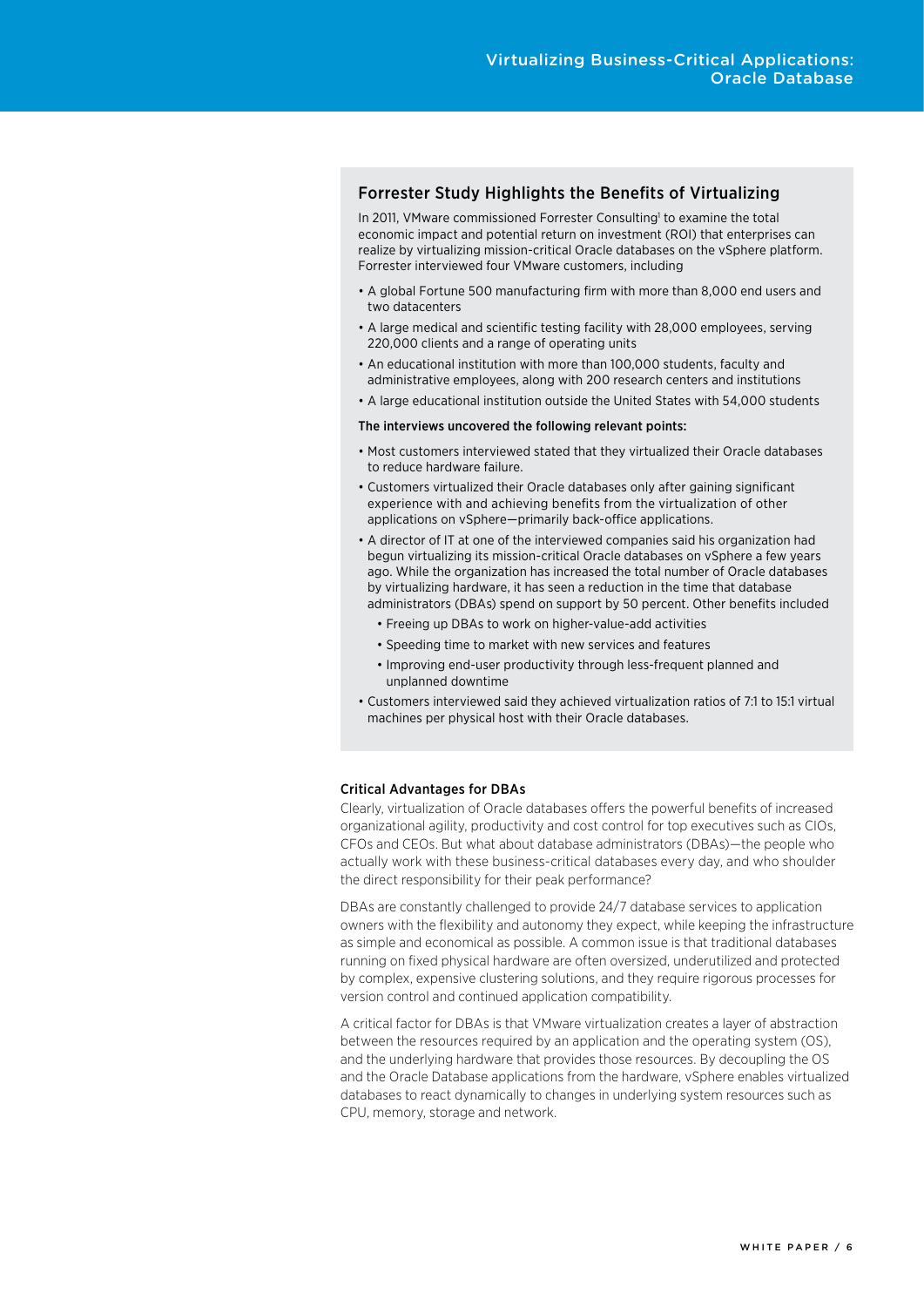This decoupling also addresses many difficult design problems for DBAs regarding scalability, high availability and resource isolation that exist in the traditional, physical environment. With virtualization, migrating to new hardware is far simpler, faster and less costly. DBAs can migrate databases from physical to virtual environments—or from one box to another—in their current state without expensive and error-prone application migrations. Plus, there is a great reduction in complexity. Once DBAs are operating inside vSphere, they can avoid a range of issues that were previously caused by a lack of standardization.

#### vFabric Data Director: Data Management Tools for Your Cloud

Another advantage to virtualizing Oracle databases—for DBAs and CIOs alike—is the ability to utilize the capabilities delivered by VMware vFabric™ Data Director. Installed on top of vSphere 5.0 Enterprise Edition™ or Enterprise Plus Edition™, vFabric Data Director enables organizations to implement database-aware virtualization on vSphere, combining the convenience of public cloud database services with the enterprise-grade security, flexibility, control and compliance of your own private and hybrid clouds.

vFabric Data Director supports Oracle 10gR2 and 11gR2 and provides three distinct sets of capabilities:

- Database-aware virtualization Virtualizing databases requires a series of steps, and DBAs need to be familiar with the virtual infrastructure and operations. vFabric Data Director simplifies this process by providing a unified platform with integrated capabilities—enabling DBAs to easily virtualize databases on the proven vSphere infrastructure using built-in workflows. It also helps DBAs to maintain security, data protection polices, resource consumption, and database configuration best practices.
- Automated life-cycle management vFabric Data Director helps DBAs automate time-consuming database life-cycle management tasks and provide better SLAs to the business. Now, DBAs can maintain consistent policy enforcement with automated resource, high availability and backup policies for all databases, and developers can easily create, self-service-provision, clone, snapshot and back up databases.
- Self-service Database as a service becomes a reality with vFabric Data Directorempowering diverse database applications such as self-service database provisioning and self-service database management, governed by DBA-defined policies and robust role-based access control (RBAC). Developers can spend more time coding, and DBAs can focus on business-critical functions.

# Real-World Successes: Vermont Utility Company Virtualizes Its Oracle Databases—and Avoided Disaster

Green Mountain Power is Vermont's largest utility company, with over 100,000 customers. As part of its Smart Grid Initiative, it recently moved its Oracle applications, including all of its Oracle databases, onto VMware vSphere. Using the Oracle Application Testing Suite, it performed extensive testing on each of the applications and has experienced high performance throughout the testing.

The change came at a good time. When Hurricane Irene swept through the Northeast in 2011, it knocked out power to nearly 50,000 of Green Mountain Power's customers—yet the newly virtualized environment was quickly back up, recovering far faster than a physical environment.

*"Our systems were up and running, and our users were happy. Performance was great. People in our districts were getting the resources from our systems that they needed."*

— Paula Fortin, Systems Administrator, Green Mountain Power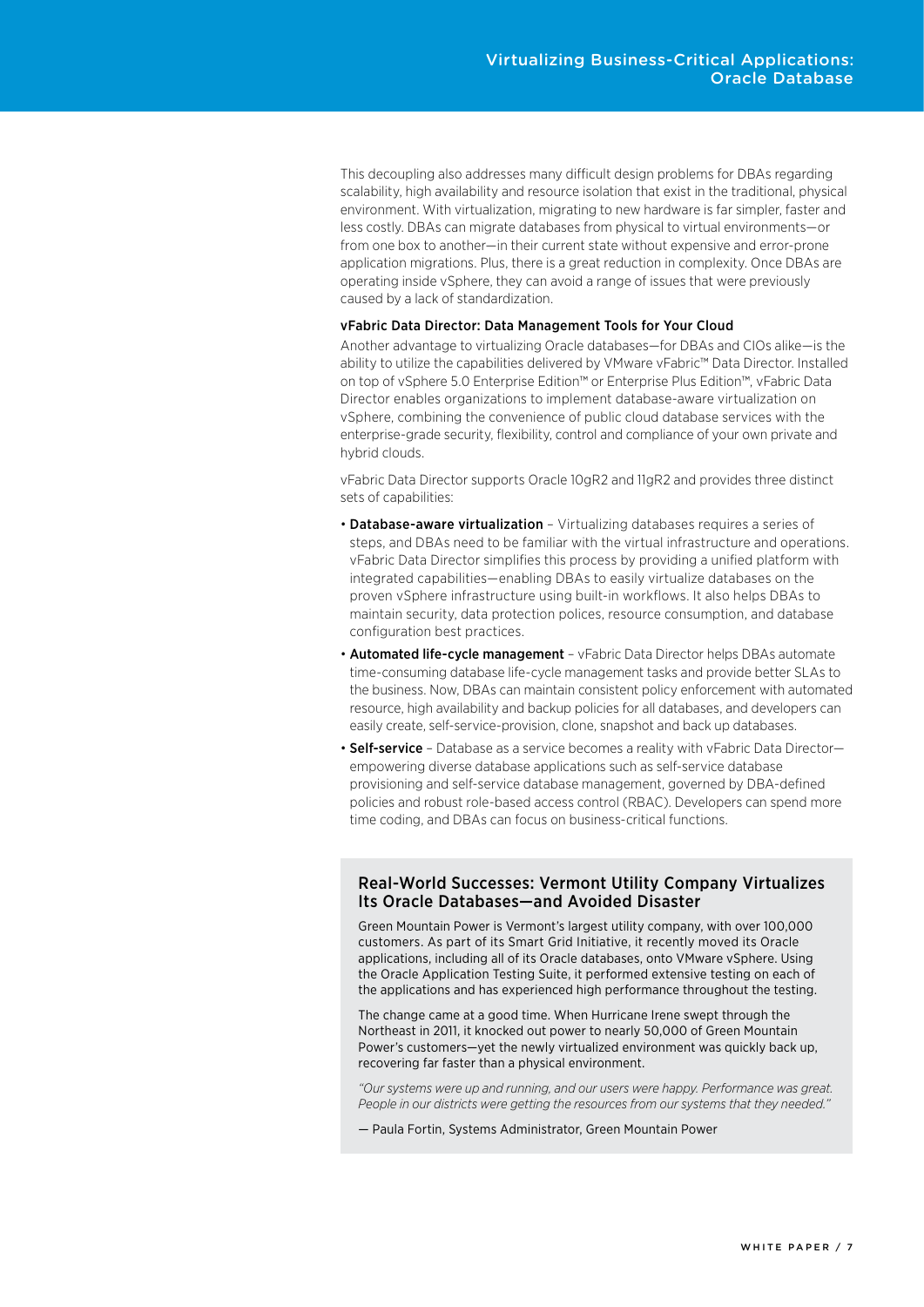# When to Deploy?

For many organizations considering virtualizing their Oracle databases, the question of "if" is closely tied to the question of "when." Although each company is different, certain triggers create opportunities for virtualizing Oracle Database:

- Hardware refreshes If you're looking into purchasing new hardware—because your existing hardware is coming off lease or its maintenance is finished—this is also a good time to look into virtualization. Deploying virtualization on the latest chipset greatly enhances performance.
- Data platform changes Virtualization is becoming a high-profile item on the agenda of CIOs examining how to reduce the cost of their database architecture across their applications.
- Database migration This is a major technology change and most likely involves a change in hardware. It makes sense to further reduce your operating costs, not just the capital expenditures, by changing your database and virtualizing at the same time.
- New Oracle Database installations In hindsight, deploying a new landscape or a new module on physical hardware might be viewed as a missed opportunity. Your implementation can proceed much more quickly when you don't have to deal with physical servers.
- Upgrades Virtualizing is a perfect way to help speed up Oracle Database upgrade projects. You can reduce the costs in the rollouts by virtualizing those projects immediately and then putting disaster-recovery technology around them.
- Disaster recovery Many companies still use tape or disks (or both) as their backup for catastrophic failures. Having a virtualization solution in place for disaster recovery is a major step in automation.

# Real-World Successes: Large Distributor Achieves Dynamic Scaling of Oracle RAC

American Tire Distributors (ATD) of Huntersville, North Carolina, is the nation's largest replacement tire distributor. ATD wholesales its tires through a network of more than 85 distribution centers in 37 states, which serve an average of 80,000 customers per day.

#### **Challenge**

ATD had already embraced VMware virtualization technology within its applications tier; now, it wanted to virtualize its Oracle RAC database tier.

"To support a business that is growing 10–20 percent annually, we need to be able to scale in any direction," notes Tony Vaden, CIO, ATD. "Either vertically, by adding CPU or memory, or horizontally, by adding applications or database capacity. And we have to be nimble and be able to scale out quickly."

#### Solution

Before proceeding with virtualizing its database tier, ATD wanted to verify that its Oracle RAC cluster would perform as well under VMware as it would on a physical server infrastructure. The company engaged House of Brick Technologies, a VMware channel partner, to help it upgrade its Oracle databases from version 10g to 11g, and to provide design consultation.

House of Brick recommended that ATD implement its upgraded Oracle RAC nodes under VMware and on HP ProLiant servers, instead of staying on the more costly PA-RISC platform. It then designed a proof of concept to test whether this architecture would have a negative impact on database performance. To perform the tests, House of Brick used Oracle's RAC load-test tool to capture 3.5 hours of ATD's peak production load activity: 29 million transactions totaling 1.5TB of data and representing a broad cross-section of operations. It then used a proprietary import/export utility to migrate the snapshot onto two environments, one replicating the legacy PA-RISC deployment, and the other a five-node virtualized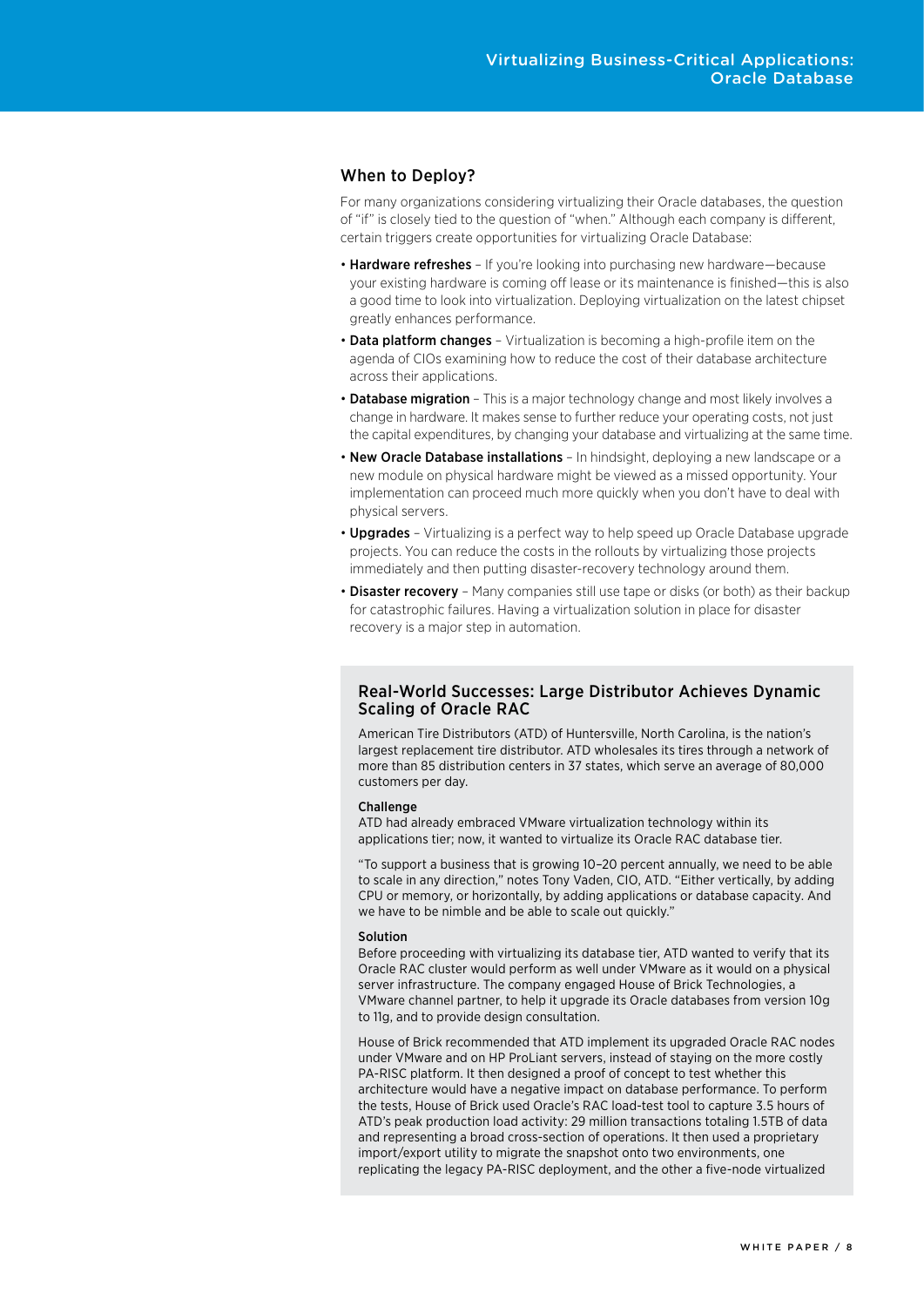server deployment running under Red Hat Linux on HP ProLiant servers. The VMware environment was configured with the same amount of memory used to run the nodes under PA-RISC—but with half the number of CPUs.

Using the House of Brick tool, migration was completed in 36 hours—versus the estimated 12 days if the team had used standard Oracle data-migration procedures. Once the migration was complete, the team replayed the transactions and compared the environments' performance.

The differences were striking. The performance of the x86 deployment far outstripped that of the legacy PA-RISC deployment, and the hardware in the virtualized environment never exceeded around 10 or 12 percent utilization. Within the physical server test environment, the hardware—with twice as many CPUs needed to run at 70–100 percent utilization to accommodate the same workload.

#### Results

The test proved to ATD that virtualizing its Oracle RAC databases would improve the performance of its database tier. ATD is therefore moving forward on virtualizing this last piece of its infrastructure.

"We consider VMware to be an enabling technology," concludes Vaden. "From our Exchange servers to our ERP environment, we've seen success stories throughout our entire footprint ever since we virtualized our first application."

# Getting Started with VMware Professional Services

So, how do you begin? Whether you're still undecided about migrating Oracle Database to a virtual environment, or you're ready to deploy, the VMware Professional Services organization is an ideal partner. Its Business-Critical Application Virtualization Services team provides the expertise and solutions needed to design your requirements for availability, performance and other parameters into the framework—before you build reducing risk and deployment time, and increasing ROI.

Your VMware Professional Services team of experts can take you through best practices for each stage of the development cycle, from initial discussions through optimization, shown in the following list. Some organizations will want to start with the initial discovery stage; others that are further along in the development cycle might engage the Professional Services team in the assessment or planning stages.

- Discover Our Virtualization Advisory Workshop is perhaps best suited for customers who are unsure whether to move forward with virtualizing Oracle Database. During the workshop, our consultants present best practices and available solutions, perform a high-level evaluation of your company's current state and requirements, and outline a virtualization road map. The workshop can be expanded to include a deeper analysis, including a review of architecture options, proposal of a solution and analysis of risk.
- Assess There are two options within this service:
	- Virtualization Accelerator Service This option is ideal for customers who have gained internal support for virtualizing Oracle Database—and are now ready to demonstrate feasibility to other key stakeholders. Our experts work with your team to install and test a single virtualized Oracle Database workload in a preproduction environment, providing solution validation as well as insight and knowledge related to implementing and managing a virtualized Oracle Database environment.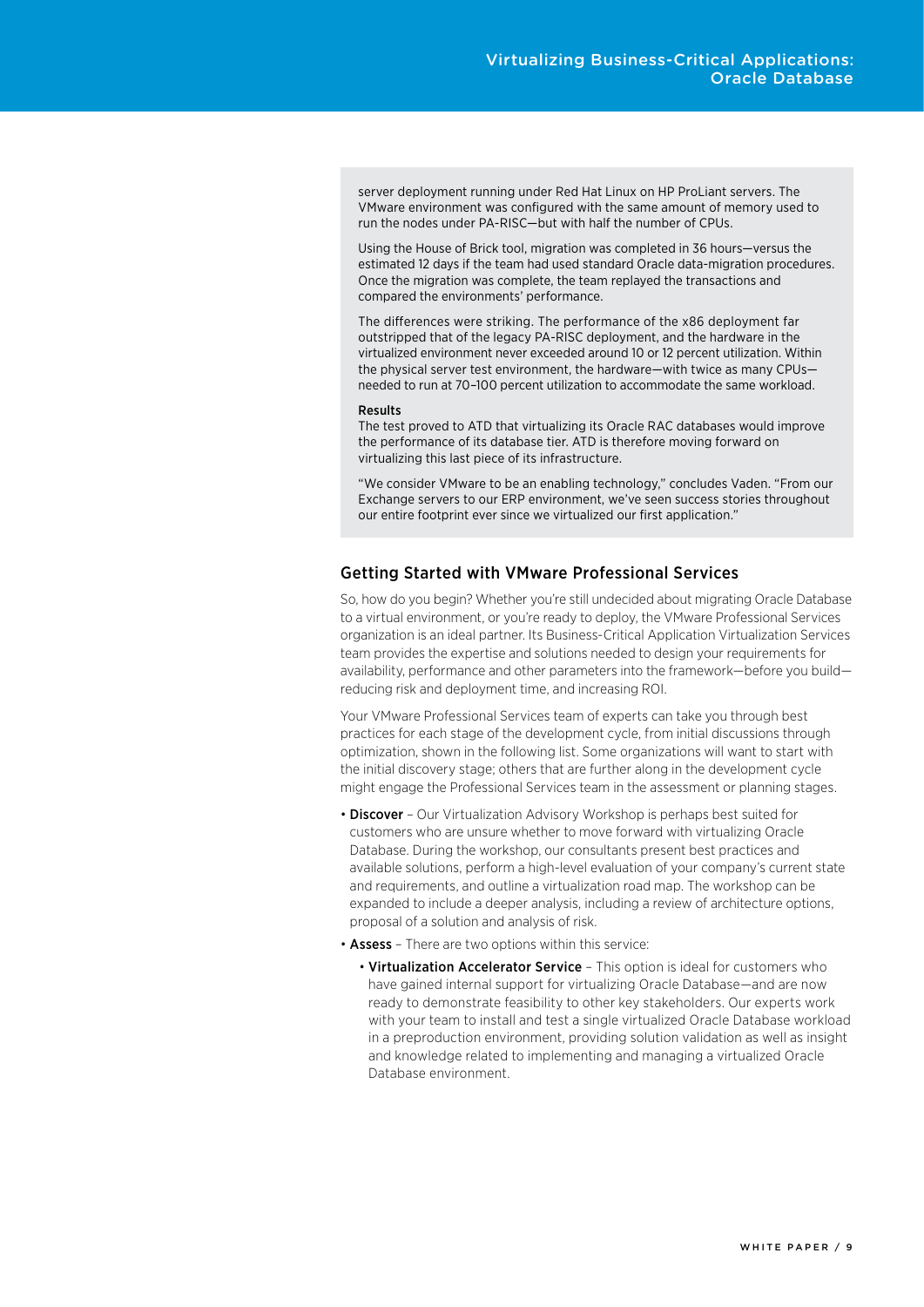- Virtualization Assessment Service The Business-Critical Application Virtualization Assessment Service for Oracle Database is intended for customers who need help developing a road map for their specific Oracle Database initiative, validating or defining related requirements, and defining an Oracle Database virtualization architecture framework. VMware consultants work with your team to evaluate your current environment—people, processes and technology—and help to determine your specific path to successfully designing, implementing and operating a virtual Oracle Database environment.
- Plan and design This step is intended for organizations that already have welldefined requirements and executive support to virtualize Oracle Database, but lack the staffing, experience or expertise to develop detailed production-ready design specifications. Our consultants help you employ best practices to ensure successful virtualization of your Oracle Database infrastructure.
- Build This service is ideal for organizations that have completed the plan and design process and would benefit from expert guidance on the implementation process. Using best practices, our virtualization experts install, configure and perform extensive system testing on the virtualized environment to support the rigorous requirements of your Oracle Database applications. They also provide production migration assistance and oversight, helping to expand your team's knowledge while keeping the project on track.
- **Optimize** This service is suite for customers who have virtualized Oracle Database—and want to maximize value. VMware consultants perform a full health assessment of your virtualized Oracle Database environment, analyzing and reviewing operational elements, developing a scorecard, and providing actionable recommendations to tune the virtual environment for efficiency and stability and to support future growth. VMware consultants can also provide advice and operational assistance to help increase your team's knowledge of current best practices and bridge gaps in skills.

Throughout the process, our reliable, repeatable methodology and seasoned consultants will help reduce risk and downtime, accelerate your deployment, and ensure first-time success.

### Real-World Successes: Indiana University Teams with VMware Experts to Virtualize Oracle Databases

Indiana University (IU), with eight campuses throughout Indiana, has more than 100,000 students, 18,500 employees, and 200 research centers and institutes. It is considered one of America's most wired universities.

#### **Challenge**

With 1,000 servers—nearly 90 percent of its total—already virtualized on vSphere, IU wanted to migrate its largest databases from an IBM AIX pSeries platform to a virtualized Linux environment on vSphere. The objective: Move from a more expensive, proprietary platform to a more efficient, industry-standard x86 platform, while increasing the flexibility and agility of IU's Oracle databases.

"We already had five-nines availability; flexibility was the prominent motivator, such as the ability to migrate databases between hosts, and to plan capacity at the datacenter level instead of on a 'per app' basis," says Rob Lowden, director of IT at IU. "We also wanted to more easily migrate systems and capitalize on the other advantages of virtualization, such as cost savings."

The big question was whether vSphere, running on Linux, could handle larger application workloads such as OnCourse, one of IU's largest and most critical Oracle databases. OnCourse communicates and tracks assignments and class schedules for the student population, supporting approximately 125,000 users—12,000 concurrently and with heavy activity.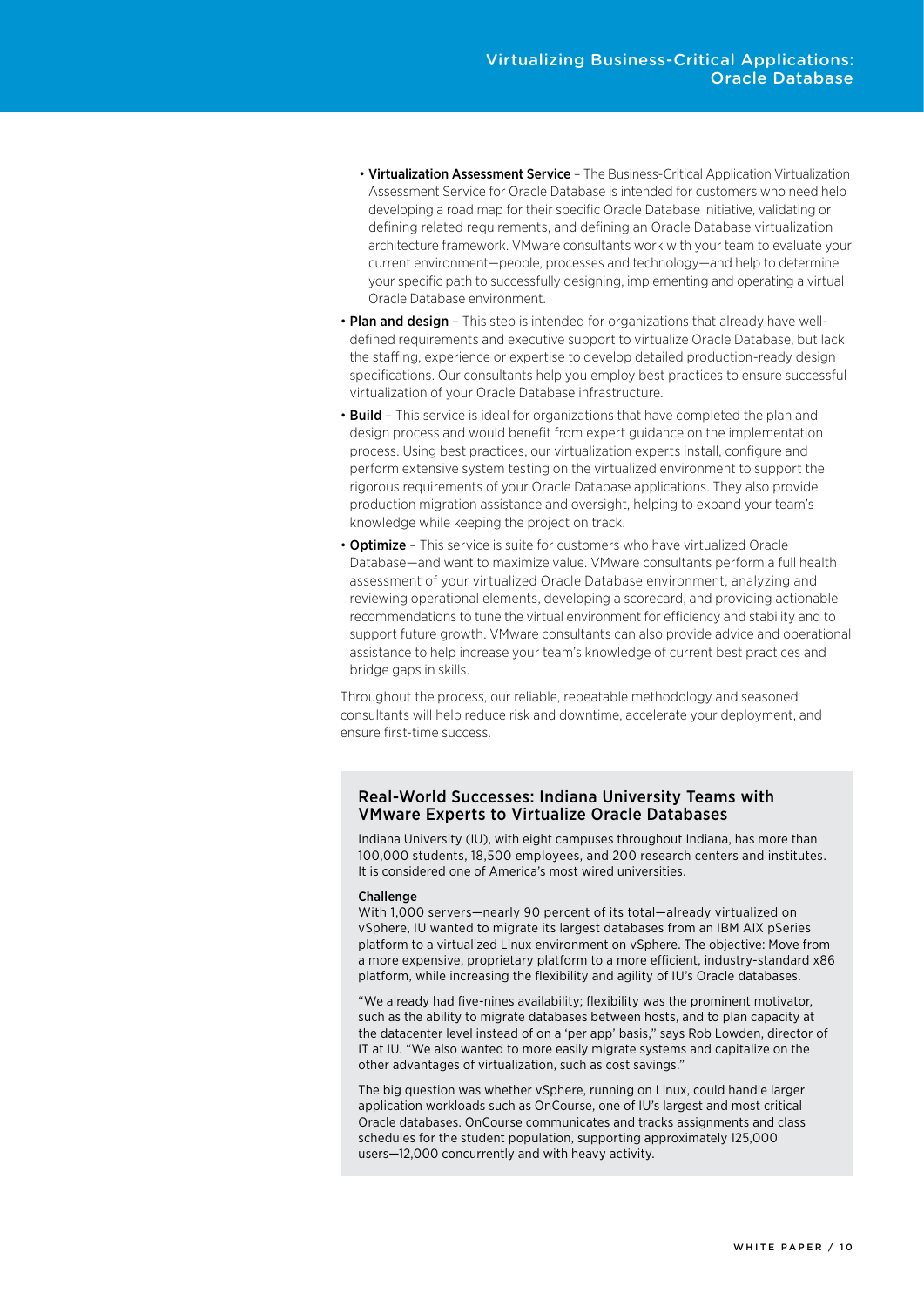#### Solution

To test and demonstrate the feasibility of this migration, IU contracted VMware Professional Services to do a proof of concept using OnCourse as the prototype Oracle workload. VMware partner House of Brick was engaged to bring Oracle and VMware best practices to the table and assist in the analysis and tuning of the OnCourse application.

Over a six-week engagement, an OnCourse workload was captured during two of IU's busiest weeks of the year—including the first week of school. Students and teachers were using OnCourse heavily to register for courses, order books and post descriptions, among other processing-intensive tasks. System performance metrics from the existing AIX production environment were collected simultaneously. Performance data was analyzed to determine bottlenecks in the existing AIX production environment and to build a prototype virtual production environment to mitigate them.

Next, data from the captured peak workload was used to emulate the OnCourse production environment in the prototype virtual environment, and test results were recorded to determine performance gain. The results: CPU usage in the prototype virtual production environment was 50 percent of eight virtual cores, compared to 100 percent of nine physical cores in the existing physical environment.

Allowing for faster CPUs and comparing this with the user CPU time on the AIX environment, the prototype virtual production environment outperformed the Power5 processors significantly. A workload in the AIX environment captured over a 50-minute time period was replayed in the prototype virtual production environment in just 43 minutes.

#### Results

Virtualization has taken capacity planning at IU to a new level. The IT team can now size up and size down virtual machines to ensure service levels to comfortably handle the peak loads encountered by IU's Oracle databases. IU has also achieved greater flexibility and agility for databases with fast provisioning and virtualmachine mobility.

Using outside technical assistance was key. "When you're fine-tuning a tier 1 application to run optimally, you need both application and infrastructure expertise," says Lowden. "VMware Professional Services provided their combined expertise and helped us define success criteria." He adds, "Where initially we believed that these databases would be too demanding for a virtual machine, we now have the confidence that vSphere can handle our largest transactionprocessing databases with ease."

# Additional Resources

These additional services can help organizations cultivate and foster the growth of their virtualized platform:

- VMware Technical Account Managers (TAMs) Available through the Professional Services organization, TAMs are cross-functional VMware experts who can help you accelerate the business value from the transition to IT-as-a-service (ITaaS) computing models, with less risk.
- **VMware Education Services** This organization provides virtualization technical training and certification programs for your internal teams.
- VMware Authorized Training This training gives you the skills and confidence to handle enterprise-level deployments of vSphere. It is available at more than 600 locations worldwide, either directly from VMware or at one of more than 200 VMware Authorized Training Centers.
- Free online training VMware also offers free online classes in virtualizing Oracle Database.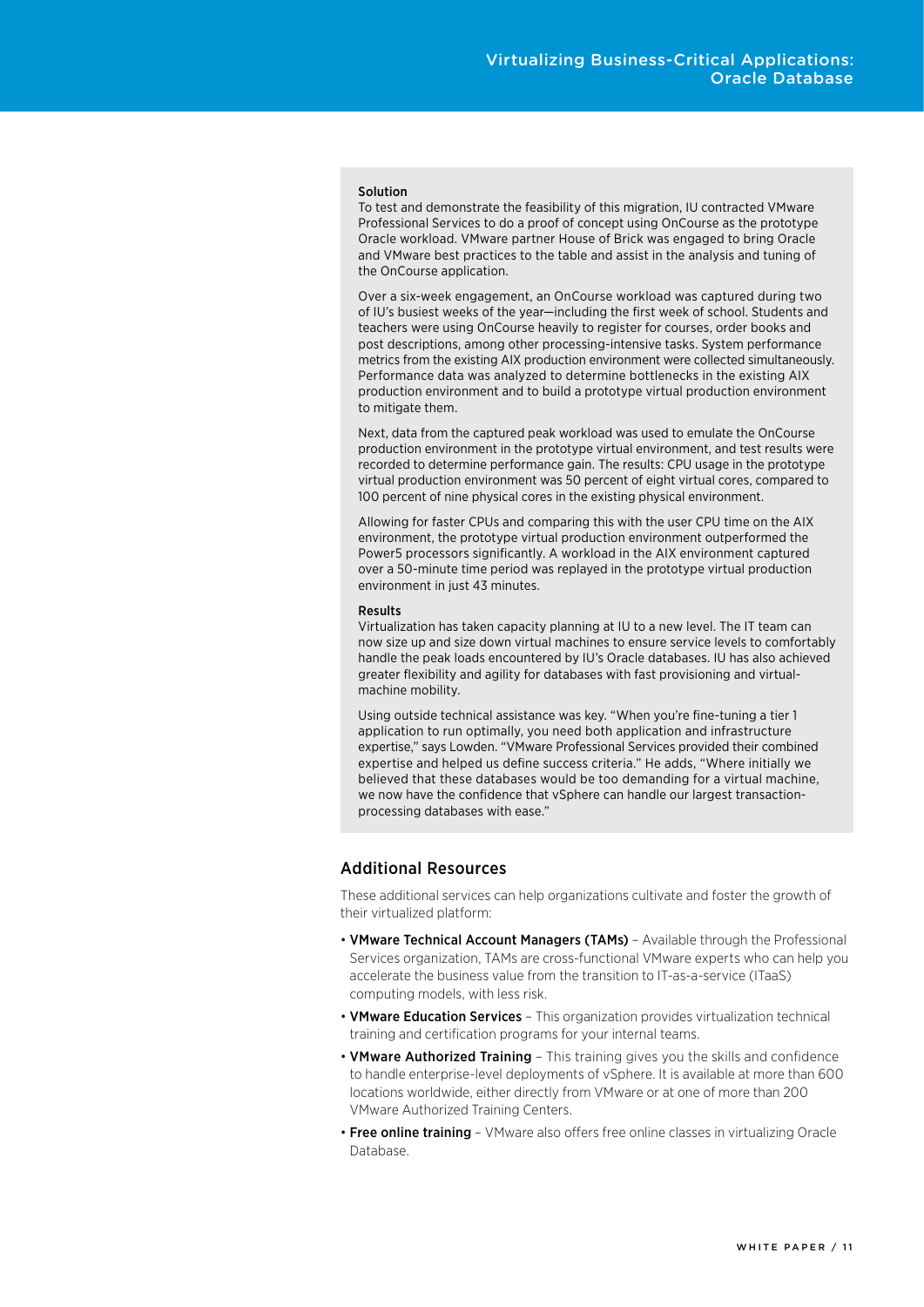• VMware Partners - The network of VMware service partners is an excellent resource for helping you move forward with Oracle Database virtualization. We've brought together a broad range of technology and service partners—more than 25,000 of them—and your VMware account representative can recommend specific ones to serve your needs best.

# Maximizing Your Virtualized Oracle Databases

Once you've virtualized your Oracle databases, how can you fully optimize and maximize the investment? There are many options; here are two examples:

- Business continuity and disaster recovery VMware vCenter™ Site Recovery Manager™ (SRM) 4.0 provides business continuity and disaster-recovery protection for virtual environments—an especially important consideration for Oracle Database. Disaster-recovery testing using physical servers can be difficult because it is usually very disruptive, expensive in terms of resources, and extremely complex. By leveraging virtualization, SRM addresses this problem, while making planning and testing simpler to execute.
- Proactive performance management across the entire infrastructure Traditional tools and processes designed for fragmented, static physical infrastructures don't provide the automation and control you need to effectively manage highly virtualized and private cloud environments. VMware vCenter Operations Management Suite™ provides automated operations management using patented analytics and an integrated approach to performance, capacity and configuration management. Tightly integrated with vSphere, vCenter Operations enables IT organizations to get better visibility and actionable intelligence to proactively ensure service levels, optimum resource usage, and configuration compliance in dynamic virtual and cloud environments.

# More Uptime and Efficiency; Lower Costs

In a study published in June 2012, The Aberdeen Group<sup>2</sup> examined the experiences of a diverse group of companies that had virtualized their Oracle databases. The study identified the following benefits of virtualization:

- Greater application uptime Easier disaster recovery and reduced outage/ downtime mean that applications are running and available more of the time to support business processes. Virtualization features such as application mobility (moving running applications from one server to another), site recovery (moving suites of applications over the WAN) and automatic resource deployments (adding memory or CPUs to stressed applications) contribute to improving application uptime.
- • Operational efficiencies Freeing IT from repetitive tasks, or reducing the time dedicated to those tasks, improves productivity. Freed IT resources can be assigned to more important projects, such as deployments.
- Reduced expenses Eliminated costs contribute to the positive ROI of a project. These reduced expenses can take two forms: capital expenses (CapEx) and operational expenses (OpEx). Also, faster application upgrades/ installations and reduced power and cooling expenses help lower the cost of supporting applications.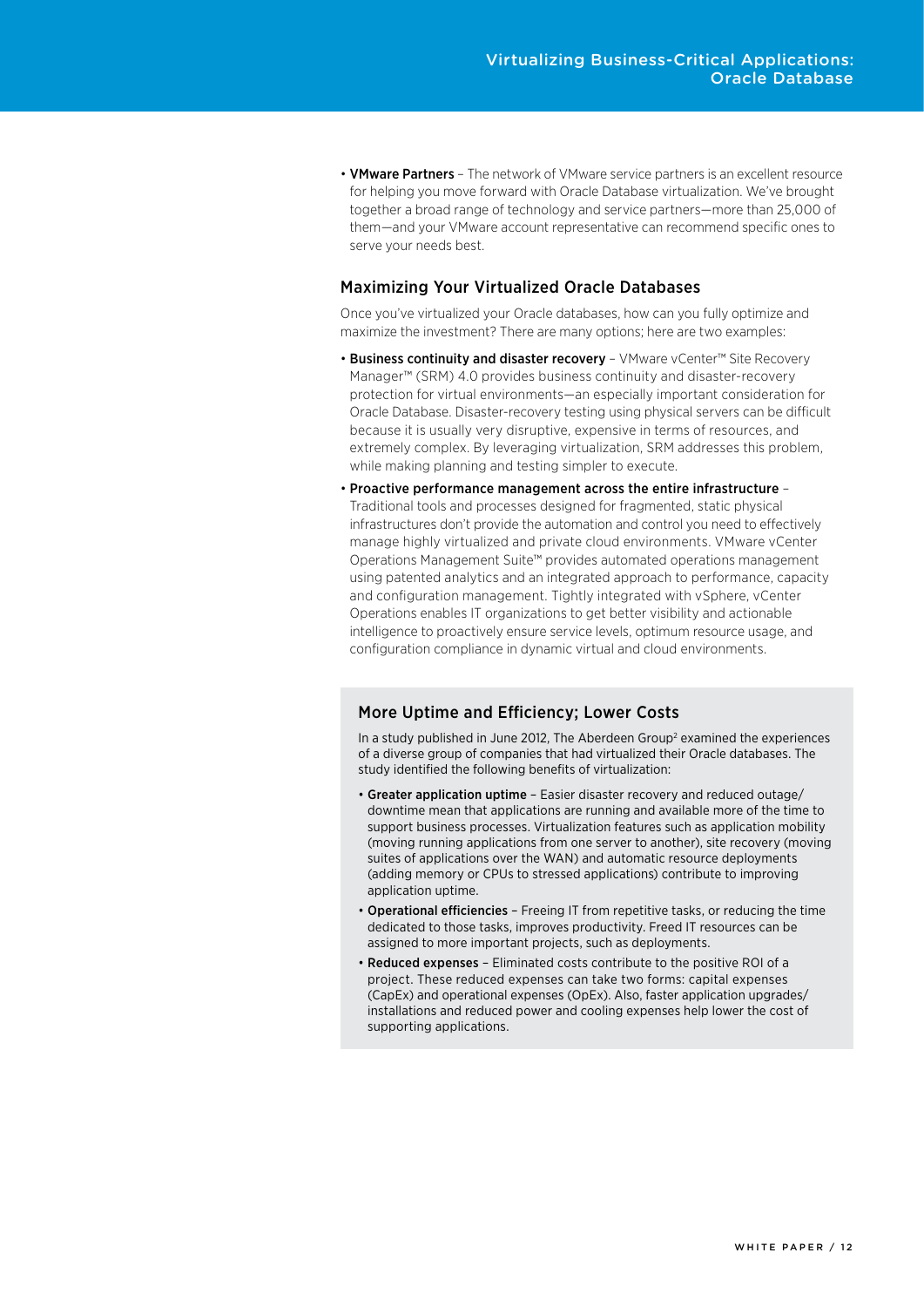# Conclusion and Next Steps

We are at a crucial point in the virtualization of Oracle databases. Organizations are being driven forward by a business environment that demands ever-greater agility and stability, with reduced risk and cost. This demand comes at a time when the common arguments against virtualizing Oracle databases—insufficient performance and the risk of not meeting service levels—have faded in the face of recent advances in software and hardware.

In the demanding world of Oracle application development and deployment, a virtualized infrastructure brings significant advantages to the enterprises. Now is the time to join the many VMware customers on the next step of your journey to transform your infrastructure.

Depending on where you are in the decision cycle, we encourage you to consider one of these next steps:

- • If you are considering virtualizing Oracle Database—and want to learn more: Schedule a Virtualization Advisory Workshop. This workshop will help you understand what is required in virtualizing Oracle Database, and discusses the risks, best practices and a high-level transformation road map.
- If you are ready to embark on Oracle Database virtualization: Contact VMware Professional Services, and we will work with you to begin the journey.
- 1. Forrester Research, Inc. "Total Economic Impact of VMware vSphere Virtualizing Mission-Critical Oracle Databases." Sadaf Roshan Bellord, Project Director, August 2011.
- 2. Aberdeen Group. "The Case for Virtualizing Your Oracle Database Deployment." May 2012.